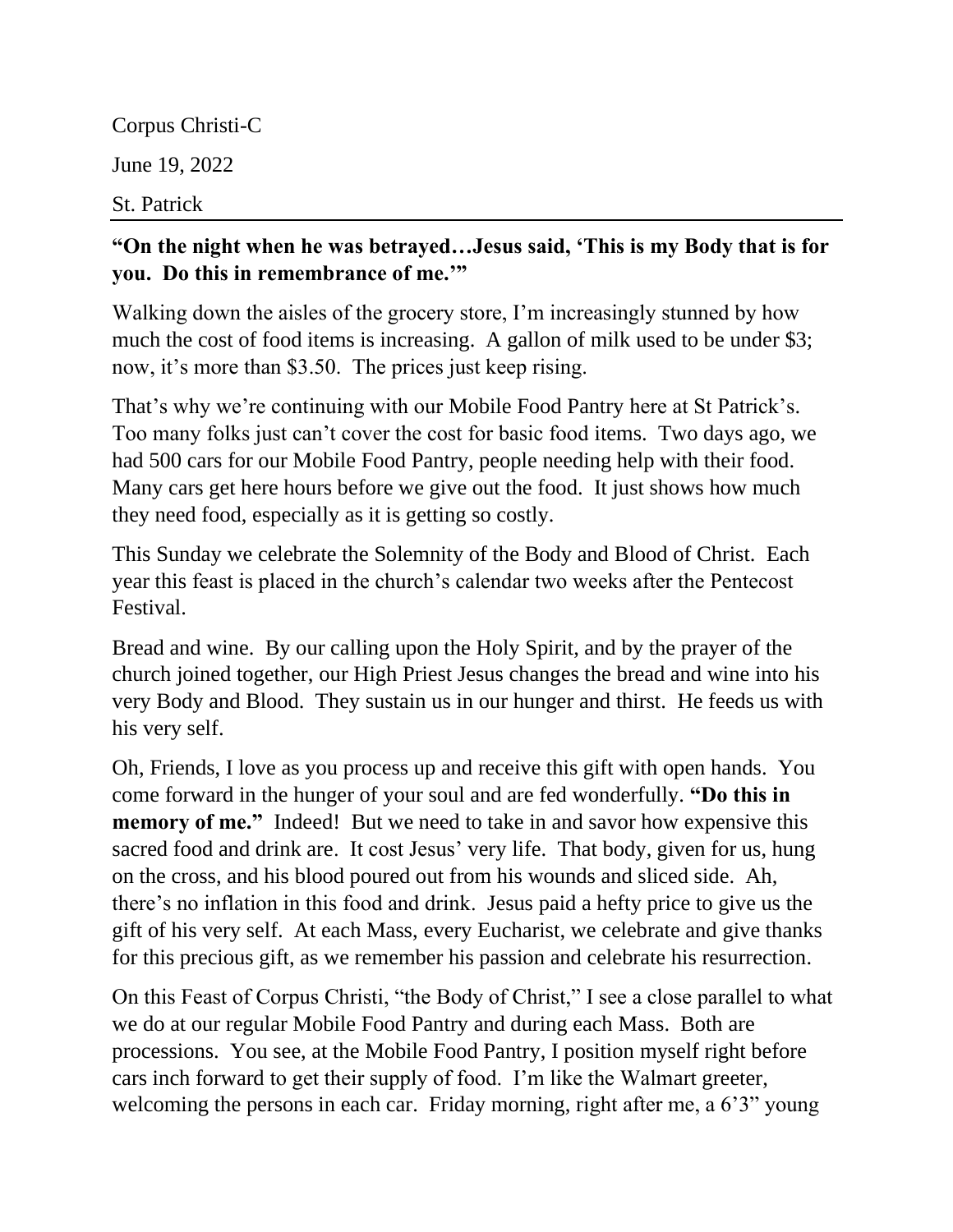man wearing a UT Health Science T-Shirt quickly carried to the cars a gallon of milk in each hand. He did so untiringly for more than three hours. At the end, his clothes, hair and black skin were drenched in sweat. Through all the time, however, he had a genuine, broad smile for each person. He and other volunteers showed what the 17<sup>th</sup> century hero for the poor, St. Vincent de Paul, taught, "The **poor are your masters and you are their servants**" (1). That young man showed how happy we are that they are here. We try to welcome them—each in the car as if they were Christ himself coming. He is!

At times, however, I've heard slurs against folks who come for the Mobile Food Pantry. Never from our volunteers! From others, I've heard insults by people who judge some of our guests as fakes who drive fancy cars and come for free food. You know, I really don't see that, nor is it for me to size up each guest as they come. My calling is to let each person in those cars know that they are special.

They are.

It's the same for the procession of those who inch forward and humbly receive the Body and Blood of Christ here at Mass. *Who can…who can't come forward for Holy Communion?* Some bishops, and others, have put barriers up, saying certain folks *can't* come for Communion. They make the Eucharist, then, a weapon which excludes others (2). From the very beginning of his ministry as Bishop of Rome, Pope Francis teaches, **"The Eucharist…is not a prize for the perfect but a powerful medicine and nourishment for the weak"** (3).

The Eucharist is a precious gift to us from Jesus. *None* of us is worthy. Don't we all say that in the last prayer before receiving Communion?— "**Lord, I am not worthy that you should enter under my roof. But only say the word, and my soul shall be healed."**

Years ago, a mother told me that, after her young daughter heard those words of the community, "Only say the word, and my soul shall be healed," her child whispered to her, "Moma, what's the 'word'"?

The word, St. Patrick's, is "mercy." As we inch forward to receive his very self, Jesus wants each of us to know that *we* all are special.

We are.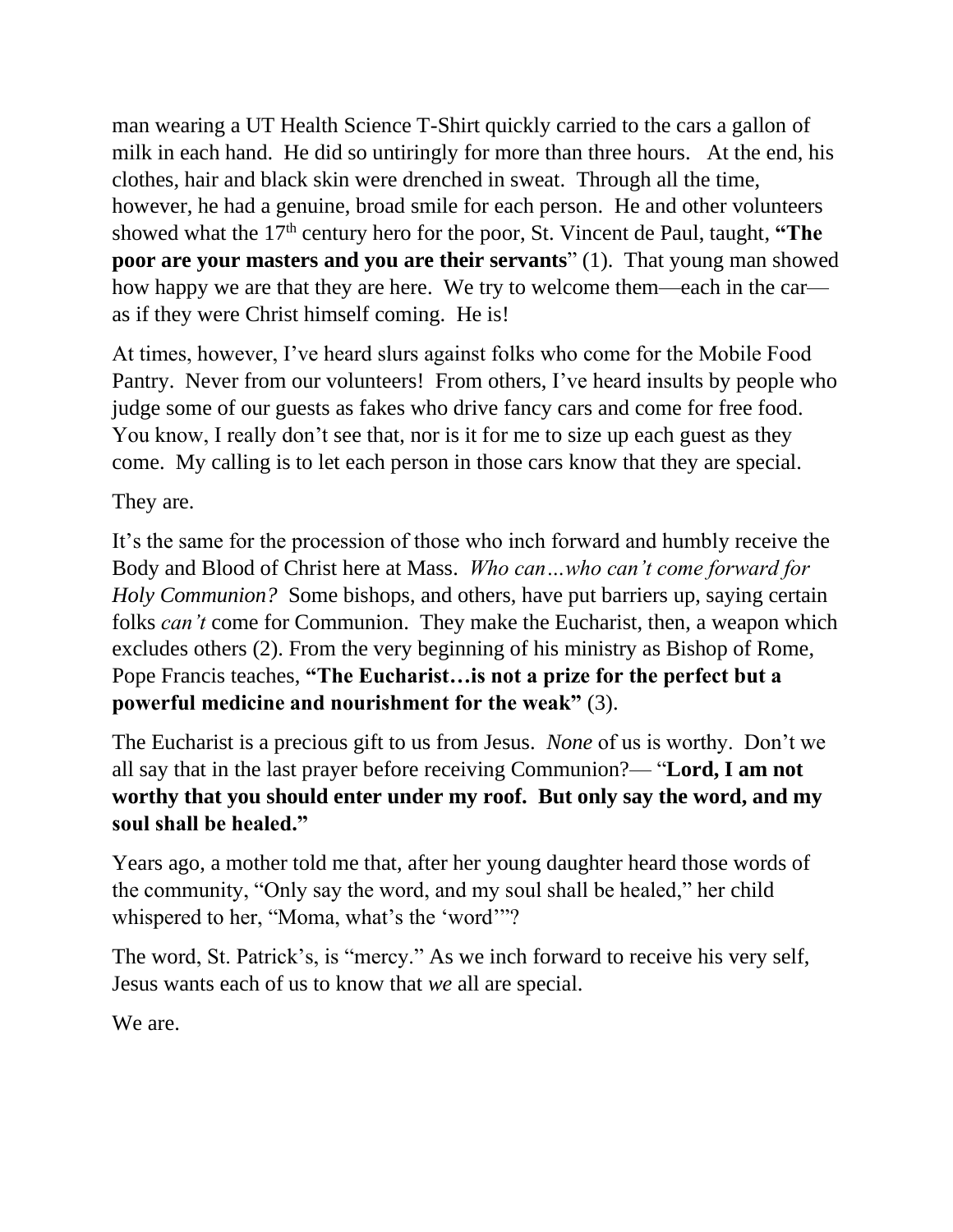- (1) Quotation of St. Vincent de Paul, by Robert Ellsberg in *All Saints: Daily Reflections on Saints, Prophets, and Witnesses For Our Time* (New York: The Crossroad Publishing Company, 2001), pg. 421
- (2) See Cardinal Robert McElroy, "The Eucharist is being weaponized for political ends. This must not happen" in *America*, May 5, 2021.
- (3) Pope Francis, Apostolic Exhortation *Evangelii Gaudium*, November 24, 2013; article #47.